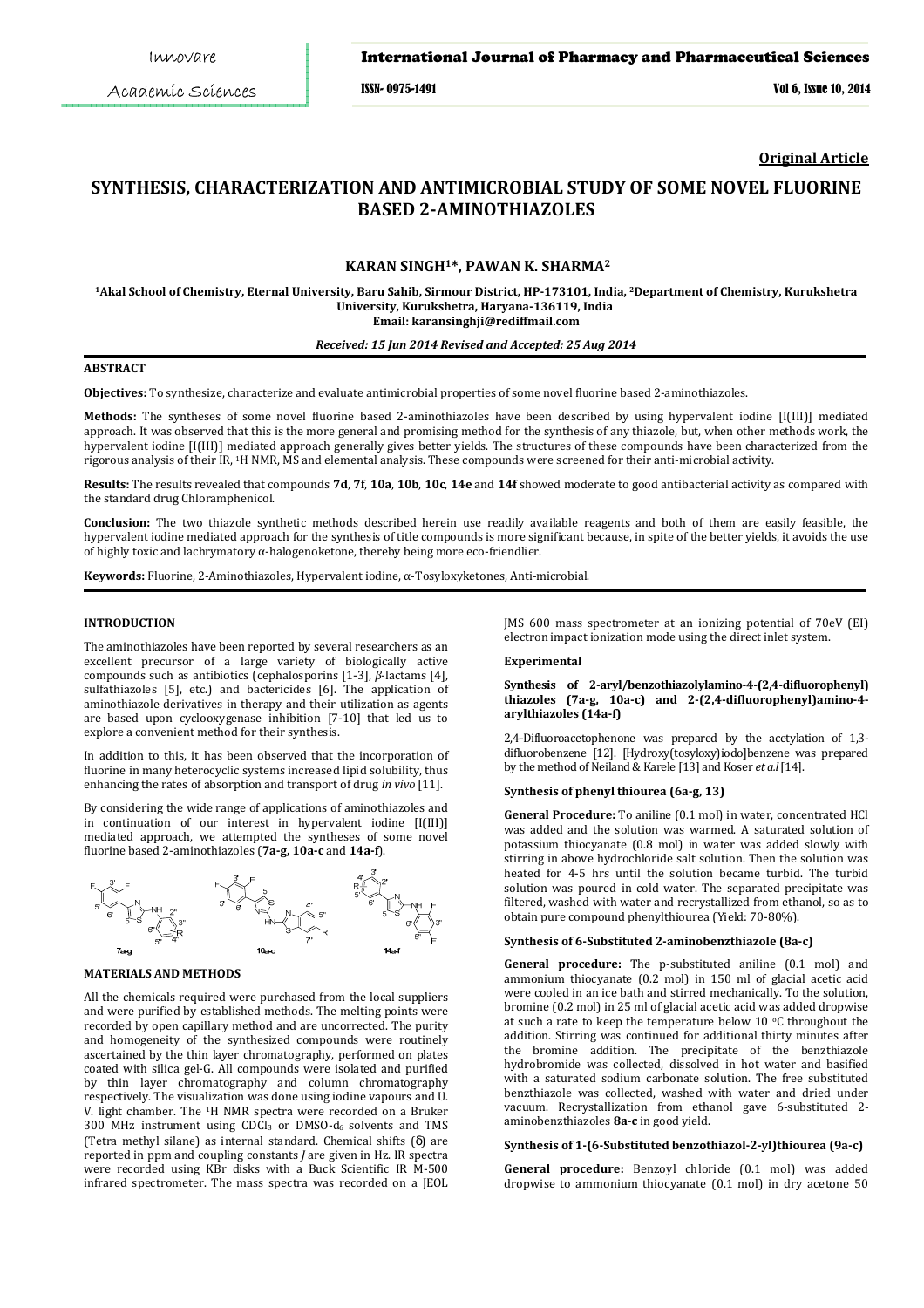ml with stirring. After the initial reaction had subsided, the mixture was heated for 5 min and then a hot solution of 2-amino benzthiazole (0.1 mol) in dry acetone (50 ml) was added with constant stirring. After refluxing for1 hr, the mixture was poured into water. A crystalline solid precipitated out slowly. After filtration, the solid were heated with 10% NaOH solution (300 ml) and filtered again. The filtrate was acidified with conc. HCl and then made alkaline by an addition of a little ammonia. The solid so obtained was filtered, washed with water and dried. Recrystallization from ethanol gave 1-(6-Substituted benzothiazol-2-yl)thiourea **9a-c** in good yield.

### **Synthesis of 2-aryl/benzothiazolylamino-4-(2,4-difluorophenyl) thiazoles (7a-g, 10a-c) and 2-(2,4-difluorophenyl)amino-4 arylthiazoles (14a-f)**

### **Method A: Hypervalent iodine [I (III)] mediated approach**

# **Step I: Preparation of α-tosyloxy-2,4-difluoroacetophenone**

To a stirred solution of 2,4-difluoroacetophenone (0.01 mol) in acetonitrile was added HTIB (0.01 mol) and the reaction mixture was refluxed for 5 hrs. Excess of the solvent was distilled off and the residual mass was crystallized from ethanol. The product was further washed with cold ethanol and dried under vacuum, yield 75%, m. p. 110-111°C.

All other α-tosyloxyphenylketones were prepared using this standard procedure [15].

#### **Step 2: Preparation of 2-aminothiazoles 7a-g, 10a-c and 14a-f**

**General procedure:** An equimolar mixture of αtosyloxyphenylketone (0.01 mol) and appropriate thiourea derivative (0.01 mol) in ethanol was refluxed for 3-4 hrs. The reaction mixture was then cooled. A crystalline solid was separated out. Filtered the solid, washed with saturated sodium bicarbonate solution and then with water. Recrystallized from ethanol gave title compounds.

#### **Method B: Hantzsch thiazole synthesis**

**General procedure:** An equimolar mixture of αbromomethylketone (0.01 mol) and appropriate thiourea derivative (0.01 mol) in ethanol was refluxed for 5-6 hrs. The reaction mixture was then cooled. A crystalline solid was separated out. Filtered the solid, washed with saturated sodium bicarbonate solution and then with water. Recrystallized from ethanol gave title compounds.

**7a:** m. p. 210-211°C; IR (KBr): 3153 cm-1 (N-H stretch); 1H-NMR (300 MHz, CDCl3): δ 6.95-7.02 (2H, m, thiazole C5-*H* & C3'-*H*), 7.06- 7.13 (1H, dt, *J*=8.4 & 2.4 Hz, C5'-*H*), 7.34-7.53 (5H, m, C2''-*H*, C3''-*H*, C4''- *H*, C5''-*H* & C6''-*H*), 8.06-8.13 (1H, td, *J*=8.4 & 6.2 Hz, C6'-*H*), 11.60 (1H, brs, N-H exchangeable with D<sub>2</sub>O); MS: M<sup>+</sup>at m/z 288; Anal. Calcd. for C15H10F2N2S: C, 62.49 %; H, 3.50 %; N, 9.72 %. Found: C, 62.19 %; H, 3.24 %; N, 9.98 %.

**7b:** m. p. 145-146°C; IR (KBr): 3280 cm-1 (N-H stretch); 1H-NMR (300 MHz, CDCl3): δ 6.89-6.97 (1H, ddd, *J*=11.5, 8.6 & 2.7 Hz, C3'-*H*), 6.99-7.05 (2H, m, thiazole C<sub>5</sub>-H & C<sub>5</sub>-H), 7.39 (4H, s, C<sub>2"</sub>-H, C<sub>3"</sub>-H, C<sub>5"</sub>-*H* & C<sub>6"</sub>-*H*), 8.03-8.11 (1H, td, *J*=8.6 & 6.3 Hz, C<sub>6'</sub>-*H*); MS: M<sup>+</sup>at m/z 322; Anal. Calcd. for C15H9ClF2N2S: C, 55.82 %; H, 2.81 %; N, 8.68 %. Found: C, 55.45 %; H, 2.94 %; N, 8.98 %.

**7c:** m. p. 135-137°C; IR (KBr): 3292 cm-1 (N-H stretch); 1H-NMR (300 MHz, CDCl3): δ 2.38 (3H, s, C4''-*CH3*), 6.91-6.98 (2H, m, thiazole C5-*H* & C3'-*H*), 7.02-7.08 (1H, dt, *J*=8.6 & 2.4 Hz, C5'-*H*), 7.23-7.26 (2H, d, *J*=8.6 Hz, C2''-*H* & C6''-*H*), 7.27-7.30 (2H, d, *J*=8.6 Hz, C3''-*H* & C5''-*H*), 8.06-8.14 (1H, td, *J*=8.6 & 6.5 Hz, C6'-*H*); MS: M<sup>+</sup> at m/z 302; Anal. Calcd. for C16H12F2N2S: C, 63.56 %; H, 4.00 %; N, 9.27 %. Found: C, 63.19 %; H, 4.24 %; N, 9.38 %.

**7d:** m. p. 173-175°C; IR (KBr): 3204 cm-1 (N-H stretch); 1H-NMR (300 MHz, CDCl3): δ 3.85 (3H, s, C4''-*OCH3*), 6.88-6.95 (1H, ddd, *J*=12.5, 9.0 & 2.8 Hz, C3'-*H*), 6.98-7.01 (3H, m, C3''-*H*, C5''-*H* & thiazole C5-*H*), 7.04-7.11 (1H, dt, *J*=8.7 & 2.8 Hz, C5'-*H*), 7.37-7.40 (2H, d, *J*=9.2 Hz, C2''-*H* & C6''-*H*), 7.96-8.03 (1H, td, *J*=8.7 & 5.7 Hz, C6'-*H*), 11.07 (1H, brs, N-H exchangeable with D<sub>2</sub>O); MS: M<sup>+</sup>at m/z 318; Anal. Calcd. for C16H12F2N2OS: C, 60.37 %; H, 3.80 %; N, 8.80 %. Found: C, 60.03 %; H, 3.56 %; N, 9.07 %.

**7e:** m. p. 242-244°C; IR (KBr): 3309 cm-1 (N-H stretch); 1H-NMR (300 MHz, CDCl3): δ 6.89-6.95 (1H, ddd, *J*=11.0, 8.9 & 2.3 Hz, C3'-*H*), 6.97-7.02 (1H, dt, *J*=8.6 & 2.3 Hz, C5'-*H*), 7.23 (1H, s, thiazole C5-*H*), 7.45 (1H, brs, N-H exchangeable with D<sub>2</sub>O), 7.63-7.66 (2H, d, J=9.0) Hz, C2''-*H* & C6''-*H*), 8.09-8.17 (1H, td, *J*=8.6 & 6.8 Hz, C6'-*H*), 8.26-8.29 (2H, d, *J*=9.0 Hz, C3''-*H*, C5''-*H*); MS: M<sup>+</sup> at m/z 333. Anal. Calcd. for C15H9F2N3O2S: C, 54.05 %; H, 2.72 %; N, 12.61 %. Found: C, 54.09 %; H, 2.54 %; N, 12.31 %.

**7f:** m. p. 150-151°C; IR (KBr): 3404 cm-1 (N-H stretch); 1H-NMR (300 MHz, CDCl3): δ 6.86-6.93 (1H, ddd, *J*=11.5, 8.8 & 2.6 Hz, C3'-*H*), 6.94- 7.00 (1H, dt,  $J=8.8$  & 2.6 Hz,  $C_5$ - $H$ ), 7.15 (1H, s, thiazole  $C_5$ - $H$ ), 7.23-7.33 (1H, dd, J=8.9 & 2.4 Hz, C5''-*H*), 7.41-7.42 (1H, d, *J*=2.4 Hz, C3''-*H*), 7.47 (1H, brs, N-H exchangeable with D<sub>2</sub>O), 8.08-8.16 (1H, td,  $I=8.8$  & 6.7 Hz, C6'-*H*), 8.31-8.34 (1H, d, *J*=8.9 Hz, C6''-*H*); MS: M<sup>+</sup> at m/z 357; Anal. Calcd. for C<sub>15</sub>H<sub>8</sub>Cl<sub>2</sub>F<sub>2</sub>N<sub>2</sub>S: C, 50.44 %; H, 2.26 %; N, 7.84 %. Found: C, 50.03 %; H, 2.24 %; N, 7.58 %.

**7g:** m. p. 130-132°C; IR (KBr): 3198 cm-1 (N-H stretch); 1H-NMR (300 MHz, CDCl3): δ 6.85-6.93 (4H, m, C3'-*H*, C5'-*H*, C3''-*H* & C5''-*H*), 7.09 (1H, s, thiazole C<sub>5</sub>-H), 8.07-8.23 (2H, m, C<sub>6'</sub>-H & C<sub>6"</sub>-H); MS: M<sup>+</sup>at m/z 324; Anal. Found: C, 55.19 %; H, 2.24 %; N, 8.98 %. Calcd. for  $C_{15}H_8F_4N_2S$ : C, 55.55 %; H, 2.49 %; N, 8.64 %.

**10a:** m. p. 258°C (decomp.); IR (KBr): 3222 cm-1 (N-H stretch); 1H-NMR (300 MHz, DMSO-*d6*): δ 6.90-6.98 (1H, ddd, *J*=11.1, 8.8 & 2.2 Hz, C3'-*H*), 7.01-7.07 (1H, dt, *J*=8.8 & 2.2 Hz, C5'-*H*), 7.29 (1H, s, thiazole C5-*H*), 7.52-7.55 (1H, d, *J*=8.4 Hz, C5''-*H*), 7.73 (1H, s, C7''-*H*), 8.05-8.08 (1H, d, *J*=8.4 Hz, C4''-*H*), 8.20-8.29 (1H, td, *J*=8.8 & 6.8 Hz, C6'-*H*), 11.67 (1H, brs, N- $H$  exchangeable with  $D_2O$ ); MS: M<sup>+</sup>at m/z 379; Anal. Calcd. for C16H8ClF2N3S2: C, 50.59 %; H, 2.12 %; N, 11.06 %. Found: C, 50.19 %; H, 2.24 %; N, 10.98 %.

10b: m. p. 227-228°C; IR (KBr): 3157 cm<sup>-1</sup> (N-H stretch); <sup>1</sup>H NMR (300 MHz, DMSO-*d6*): δ 2.44 (3H, s, C6''-*CH3*), 6.90-6.97 (1H, ddd, *J*=11.3, 8.7 & 2.6 Hz, C3'-*H*), 7.01-7.07 (1H, dt, *J*=8.3 & 2.6 Hz, C5'-*H*), 7.16-7.19 (1H, d, *J*=8.3 Hz, C5''-*H*), 7.27 (1H, s, thiazole C5-*H*), 7.43- 7.46 (1H, d, J=8.3 Hz, C4''-*H*), 7.52 (1H, s, C7''-*H*), 8.24-8.32 (1H, td, *J*=8.3 & 6.8 Hz, C<sub>6</sub> $-H$ ), 12.02 (1H, brs, N-H exchangeable with D<sub>2</sub>O); MS: M<sup>+</sup>at m/z 359. Anal. Calcd. for C<sub>17</sub>H<sub>11</sub>F<sub>2</sub>N<sub>3</sub>S<sub>2</sub>: C, 56.81 %; H, 3.08 %; N, 11.69 %. Found: C, 56.69 %; H, 3.25 %; N, 11.98 %.

**10c:** m. p. 230-232°C; IR (KBr): 3156 cm-1 (N-H stretch); 1H NMR (300 MHz, DMSO-*d6*): δ 3.86 (3H, s, C6''-*OCH3*), 6.89-6.97 (2H, m, C3'-*H* & C5''-*H*), 7.01-7.07 (1H, dt, *J*=8.6 & 2.2 Hz, C5'-*H*), 7.26 (1H, s, thiazole C5-*H*), 7.49-7.52 (1H, d, *J*=8.8 Hz, C4''-*H*), 7.54 (1H, s, C7''-*H*), 8.23-8.31 (1H, td, *J*=8.6 & 7.0 Hz, C6'-*H*), 12.01 (1H, brs, N-*H* exchangeable with D<sub>2</sub>O); MS: M<sup>+</sup>at m/z 375. Anal. Calcd. for C<sub>17</sub>H<sub>11</sub>F<sub>2</sub>N<sub>3</sub>OS<sub>2</sub>: C, 54.39 %; H, 2.95 %; N, 11.19 %. Found: C, 54.69 %; H, 3.15 %; N, 11.08 %.

**14a:** m. p. 190-192°C; IR (KBr): 3258 cm-1 (N-H stretch); 1H-NMR (300 MHz, CDCl3): δ 6.87-6.99 (2H, m, C3'-*H* & C5'-*H*), 7.19 (1H, s, thiazole C5-*H*), 8.03-8.06 (2H, d, *J*=8.8 Hz, C2''-*H* & C6''-*H*), 8.23-8.26 (2H, d, *J*=8.8 Hz, C3''-*H* & C5''-*H*), 8.49-8.57 (1H, td, *J*=9.0 & 6.0 Hz, C6'-  $H$ ), 9.55 (1H, brs, N- $H$  exchangeable with D<sub>2</sub>O); MS: M<sup>+</sup>at m/z 333; Anal. Calcd. for C<sub>15</sub>H<sub>9</sub>F<sub>2</sub>N<sub>3</sub>O<sub>2</sub>S: C, 54.05 %; H, 2.72 %; N, 12.61 %. Found: C, 54.25 %; H, 2.40 %; N, 12.40 %.

**14b:** m. p. 238-239°C; IR (KBr): 3204 cm-1 (N-H stretch); 1H-NMR (300 MHz, CDCl3): δ 6.84-6.90 (2H, m, C3'-*H* & C5'-*H*), 7.45-7.49 (2H, d, *J*=8.6 Hz, C2''-*H* & C6''-*H*), 7.51 (1H, s, thiazole C5-*H*), 7.74-7.77 (2H, d, *J*=8.6 Hz, C3''-*H* & C5''-*H*), 8.23-8.32 (1H, td, *J*=8.9 & 5.9 Hz, C6'-*H*), 9.45 (1H, brs, N-H exchangeable with  $D_2O$ ); MS: M<sup>+</sup>at m/z 365. Anal. Calcd. for C15H9BrF2N2S: C, 49.06 %; H, 2.47 %; N, 7.63 %. Found: C, 49.09 %; H, 2.54 %; N, 7.31 %.

**14c:** m. p. 172-173°C; IR (KBr): 3215 cm<sup>-1</sup> (N-H stretch); <sup>1</sup>H-NMR (300 MHz, CDCl3): δ 6.84-6.90 (2H, m, C3'-*H* & C5'-*H*), 7.31-7.34 (2H, d, *J*=8.4 Hz, C2''-*H* & C6''-*H*), 7.53 (1H, s, thiazole C5-*H*), 7.82-7.85 (2H, d, *J*=8.4 Hz, C3''-*H* & C5''-*H*), 8.25-8.33 (1H, td, *J*=8.9 & 6.0 Hz, C6'-*H*), 9.49 (1H, brs, N-H exchangeable with D<sub>2</sub>O); MS: M<sup>+</sup>at m/z 322. Anal. Calcd. for  $C_{15}H_9CIF_2N_2S$ : C, 55.82 %; H, 2.81 %; N, 8.68 %. Found: C, 55.65 %; H, 2.65 %; N, 8.88 %.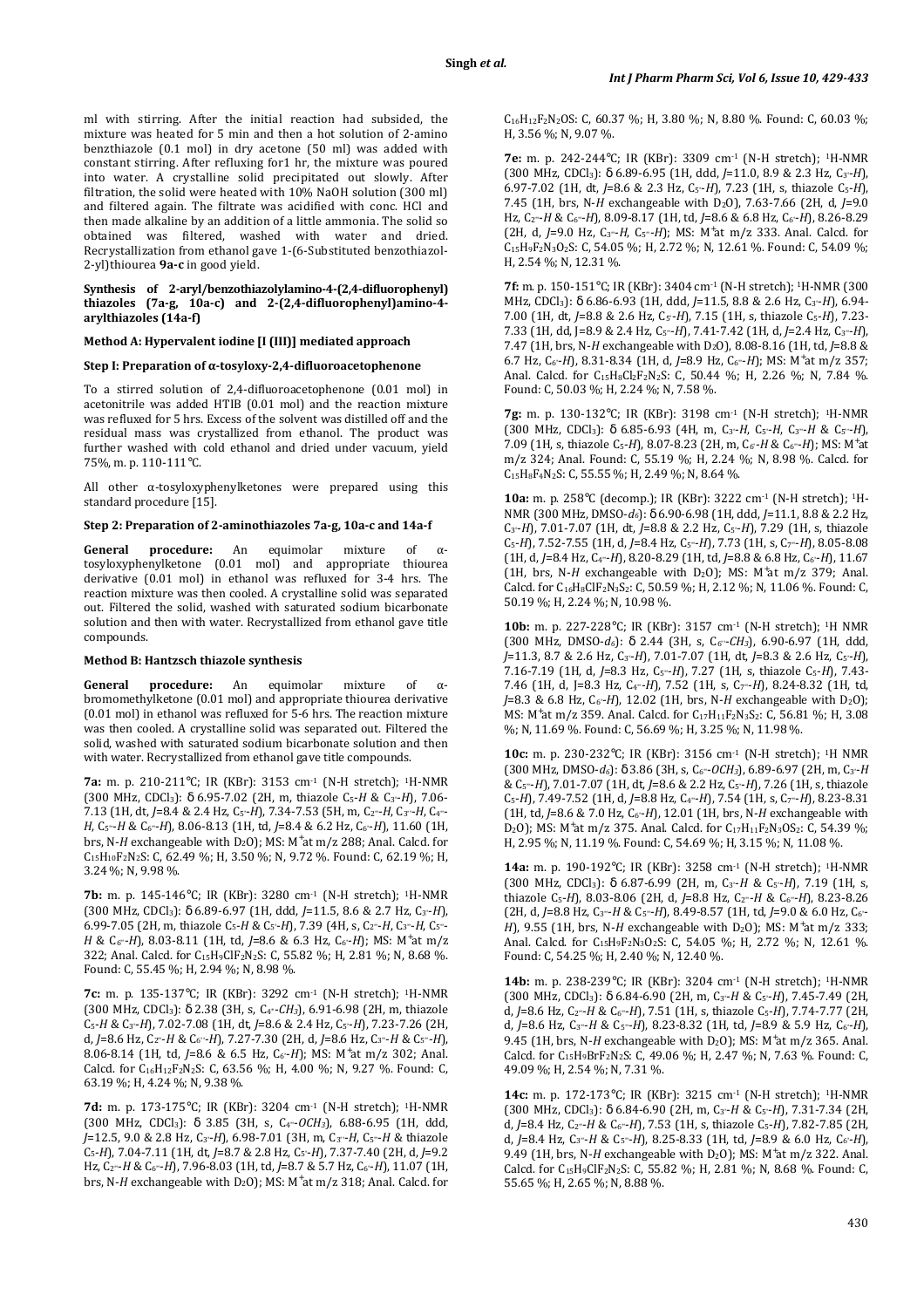**14d:** m. p. 188-189°C; IR (KBr): 3216 cm-1 (N-H stretch); 1H-NMR (300 MHz, CDCl3): δ 3.73 (3H, s, C4''-*OCH3*), 6.87-6.98 (2H, m, C3'-*H* & C5'-H), 7.21-7.24 (2H, d, *J*=9.0 Hz, C3''-*H* & C5''-H), 7.35 (1H, s, thiazole C5-*H*), 7.67-7.70 (2H, d, *J*=9.0 Hz, C2''-*H* & C6''-*H*), 7.96-8.03 (1H, td,  $J=8.6$  & 6.0 Hz,  $C_6$ -*H*), 9.46 (1H, brs, N-*H* exchangeable with D<sub>2</sub>O); MS: M<sup>+</sup>at m/z 318; Anal. Calcd. for C<sub>16</sub>H<sub>12</sub>F<sub>2</sub>N<sub>2</sub>OS: C, 60.37 %; H, 3.80 %; N, 8.80 %. Found: C, 60.17 %; H, 3.76 %; N, 8.50 %.

**14e:** m. p. 165-167°C; IR (KBr): 3256 cm-1 (N-H stretch); 1H-NMR (300 MHz, CDCl3): δ 6.86-6.98 (2H, m, C3'-*H* & C5'-H), 7.21 (1H, s, thiazole C5-*H*), 7.58-7.64 (1H, t, *J*=8.9 Hz, C5''-H), 7.87-7.90 (1H, d, *J*=8.9 Hz, C6''-*H*), 8.15-8.18 (1H, d, *J*=8.9 Hz, C4''-*H*), 8.41 (1H, s, C2''-*H*), 8.51-8.59 (1H, td, *J*=8.6 & 5.9 Hz, C6'-*H*), 9.56 (1H, brs, N-*H* exchangeable with  $D_2O$ ); MS: M<sup>+</sup> at m/z 333; Anal Calcd. for C15H9F2N3O2S: C, 54.05 %; H, 2.72 %; N, 12.61 %. Found: C, 54.35 %; H, 2.42 %; N, 12.51 %.

**14f:** m. p. 186-187°C; IR (KBr): 3167 cm-1 (N-H stretch); 1H-NMR (300 MHz, CDCl3): δ 6.96-7.02 (2H, m, C3'-*H* & C5'-*H*), 7.19 (1H, s, thiazole C5-*H*), 7.41-7.59 (5H, m, C2''-*H*, C3''-*H*, C4''-*H*, C5''-*H* & C6''-*H*), 8.01-8.08 (1H, td, *J*=8.4 & 6.2 Hz, C6'-*H*), 9.67 (1H, brs, N-*H* exchangeable with  $D_2O$ ; MS: M<sup>+</sup>at m/z 288; Anal. Calcd. for C15H10F2N2S: C, 62.49 %; H, 3.50 %; N, 9.72 %. Found: C, 62.59 %; H, 3.44 %; N, 9.58 %.

#### **Antibacterial activity**

The antibacterial activity of all the newly synthesized compounds was done by the Muller-Hinton agar-well diffusion assay technique. The stock solutions of all test compounds (100 mg/ml) were prepared by dissolving 100 mg of the test compound in DMSO (1 ml). Chloramphenicol and DMSO were used as positive and negative controls, respectively. Twenty millilitres of molten and cooled MHA and 320 ml of each test bacterial culture were mixed (separate flasks were used for each bacterial culture) and poured in sterilized and labeled petri plates. The wells of 6 mm were punched in the solidified petri plates, aseptically. Fifty micro litters from stock solutions of all compounds as well as controls was added to each well of labeled petri plates and incubated at 35°C for 24 h. The diameter of the zone of growth inhibition around each well was measured after incubation using vernier caliper. The minimum inhibitory concentration (MIC) of compounds against Gram-positive and Gram-negative test bacteria was determined in the range 100 to

40 mg/ml. All the test cultures were streaked on SCDA and incubated overnight at 37°C. Stock solution of each compound was prepared in DMSO and was appropriately diluted to get a final concentration of 100, 90, 80, 70, 60, 50 and 40 mg/ml. Standard antibiotic chloramphenicol was also diluted to get a final concentration in the same manner.

### **DISCUSSION**

Several methods have been reported in the literature for the formation of thiazoles [16]. The most common method of thiazole synthesis involves the condensation of α-halogenoketones with thiourea (Hantzsch thiazole synthesis). However, the versatility of this reaction is somewhat limited by the difficulty in preparation, purification, toxicity and lachrymatory property of the intermediate α-halogenoketones [17].

Another similar and useful synthetic method [18] involves the use of hypervalent iodine reagents [I(III)] in organic synthesis. [hydroxy(tosyloxy)iodo]benzene (HTIB or Koser's reagent) [19] is one of the hypervalent iodine reagents which has been recently used as an extremely important reagent providing new and useful synthesis of various heterocyclic compounds. One of the most important reactions of HTIB, particularly α-tosylation of carbonyl compounds, was first reported in 1982 by Koser *et al.* [20].

We first attempted to prepare the precursors α-tosyloxyketones **4**  and **12a-f** required for this work which was easily obtained via synthetic route [15] starting from commercially available aryl ketones as formulated in schemes **1** and **3**.

The aryl thioureas **6a-g** and **13** required for the formation of target compounds **7a-g** and **14a-f** were prepared by treating substituted aromatic amines with ammonium thiocyanate in acidic medium [21].

The various anilines on treating with bromine/ammoniumthiocyanate gave the corresponding benzothiazoles **8a-c** [22] which on treatment again with ammoniumthiocyanate/benzoyl chloride yielded benzothiazolyl urease **9a-c** [23].

Thus, various α-tosyloxyketones were condensed with appropriate thiourea in refluxing ethanol yielded the targets compounds i. e. 2,4 disubstituted-aminothiazoles **(Scheme 1, 2** & **3)**.



Scheme 2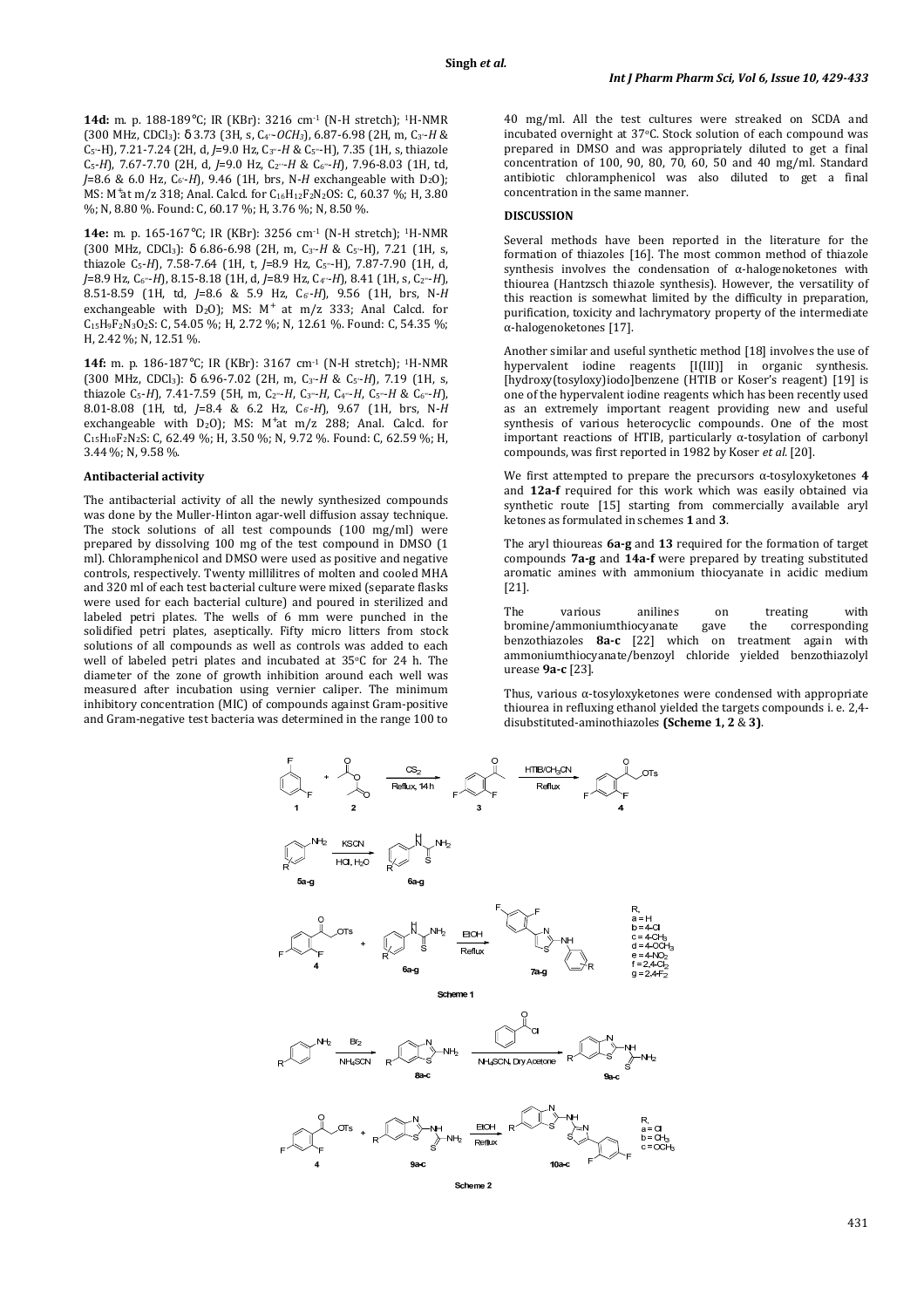

#### Scheme 3

The structural elucidation of final targets was mainly based on IR, <sup>1</sup>H NMR, MS and elemental analyses. The IR spectra of thiazoles **7a-g, 10a-c** and **14a-f** showed an absorption band due to N-H stretching in the range of 3150-3410 cm-1. The 1H NMR spectrum of the recrystallized samples showed the presence of a sharp singlet due to C<sub>5</sub>-H of the thiazole ring which confirmed the formation of the thiazole ring. It was further characterized by MS and elemental analysis.



For a comparative study of yield (%), the title compounds **7a-g, 10ac** and **14a-f** were also prepared by Hantzsch thiazole synthesis. Outline of which is shown in **Scheme 4**.

The results obtained from the respective methods are depicted in **Table 1**.

As shown in **Table 1**, the comparison of yields (%) relating to the compounds synthesized from the recently known hypervalent iodine mediated approach and those from earlier method reveals that I(III) mediated approach is superior to the conventional Hantzsch thiazole synthesis.

### **Evaluation of antibacterial Activity**

The newly synthesized compounds **7a-g, 10a-c** and **14a-d** were tested for their antibacterial activity against *S. aureus, E. coli, B. subtilis, P. aeruginosa, S. pyogens, K. terrigena* and *K. pneumonae*. All the synthesized compounds were dissolved in DMSO and antibacterial activity studied by disc diffusion method. Compounds **7d, 7f, 10a, 10b, 10c, 14e** and **14f** showed moderate to good antibacterial activity against several species as compared with standard drug chloramphenicol.

| Table 1: Comparison of yields (%) relating to the compounds synthesized by two methods |  |  |  |
|----------------------------------------------------------------------------------------|--|--|--|
|----------------------------------------------------------------------------------------|--|--|--|

| Compound        | $\mathbf{R}'$          | $\overline{\text{Yield}}(\%)$ |                       |  |  |
|-----------------|------------------------|-------------------------------|-----------------------|--|--|
|                 |                        | Method A <sup>a</sup>         | Method B <sup>b</sup> |  |  |
| 7a              | H                      | 98                            | 92                    |  |  |
| 7b              | $4-Cl$                 | 85                            | 73                    |  |  |
| 7с              | $4-CH3$                | 97                            | 91                    |  |  |
| 7d              | $4-0CH3$               | 95                            | 83                    |  |  |
| 7е              | $4-NO2$                | 76                            | 52                    |  |  |
| 7f              | $2,4$ -Cl <sub>2</sub> | 89                            | 72                    |  |  |
| 7g              | $2,4-F_2$              | 83                            | 72                    |  |  |
| 10a             | Cl                     | 73                            | 58                    |  |  |
| 10 <sub>b</sub> | CH <sub>3</sub>        | 90                            | 76                    |  |  |
| 10c             | OCH <sub>3</sub>       | 93                            | 83                    |  |  |
| 14a             | $4-NO2$                | 81                            | 70                    |  |  |
| <b>14b</b>      | $4-Br$                 | 79                            | 51                    |  |  |
| 14c             | $4-Cl$                 | 82                            | 56                    |  |  |
| 14d             | $4-0CH3$               | 98                            | 86                    |  |  |
| 14e             | $3-NO2$                | 91                            | 75                    |  |  |
| 14f             | H                      | 87                            | 73                    |  |  |

**a)** Hypervalent iodine [I (III)] mediated approach

**b)** Hantzsch thiazole synthesis

**Table 2: Antibacterial activity of the compounds (7a-g, 10a-c and 14a-f) as MIC (μg/ml)** 

| Compound        | S. aureus                | E. coli | <b>B.</b> subtilis       | P. aeruginosa | S. pyogens               | K. terrigena             | K. pneumonae |
|-----------------|--------------------------|---------|--------------------------|---------------|--------------------------|--------------------------|--------------|
| <b>7a</b>       | 100                      | 90      | 90                       | 80            | $- -$                    | $\overline{\phantom{a}}$ | 90           |
| 7b              | 90                       | 80      | 90                       | 90            | $- -$                    | $- -$                    | 100          |
| 7с              | 80                       | 90      | 80                       | 90            | 90                       | 100                      | 90           |
| 7d              | 90                       | 70      | 80                       | 70            | 80                       | 90                       | 80           |
| 7е              | 100                      | 80      | 90                       | 80            | 90                       | 70                       | 90           |
| 7f              | 70                       | 90      | 100                      | 80            | 70                       | 80                       | 100          |
| 7g              | 90                       | 70      | $\overline{\phantom{a}}$ | 90            | $\overline{\phantom{a}}$ | 70                       | $- -$        |
| 10a             | 60                       | 60      | 70                       | 60            | 70                       | 80                       | 70           |
| 10 <sub>b</sub> | 70                       | 70      | 80                       | 80            | 70                       | 80                       | 80           |
| 10c             | 70                       | 80      | 80                       | 70            | 80                       | 70                       | 70           |
| 14a             | $\overline{\phantom{a}}$ | 80      | 90                       | 80            | 90                       | 100                      | 100          |
| <b>14b</b>      | 90                       | 70      | 100                      | 90            | 100                      | 90                       | 100          |
| 14c             | 80                       | 90      | 80                       | $- -$         | 100                      | 90                       | $- -$        |
| 14d             | 100                      | 90      | 100                      | 90            | 80                       | 80                       | 90           |
| 14e             | 90                       | 80      | 80                       | 90            | 70                       | 80                       | 80           |
| 14f             | 80                       | 70      | 70                       | 80            | 80                       | 90                       | 70           |
| Chloramphenicol | 50                       | 50      | 40                       | 40            | 50                       | 40                       | 50           |